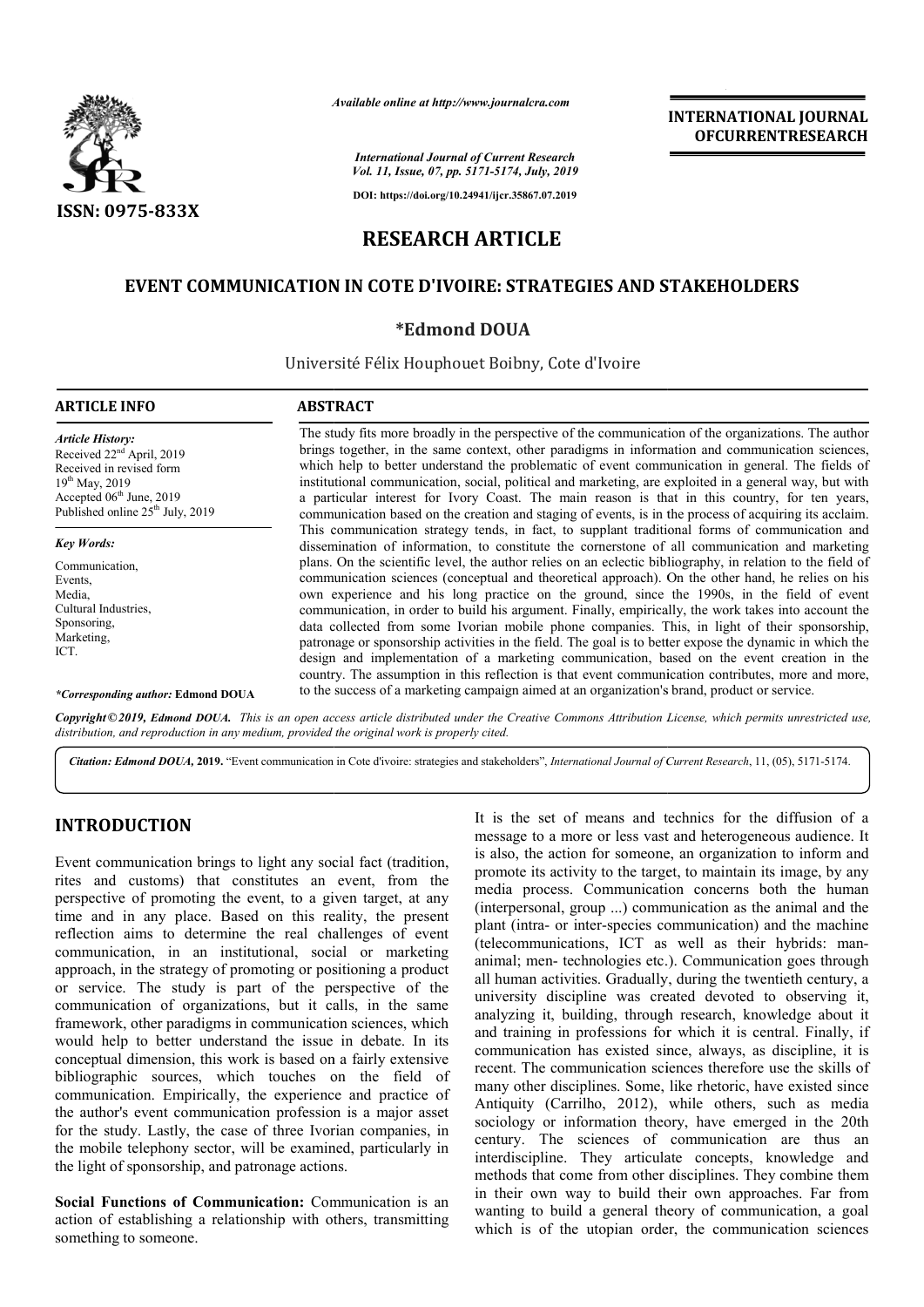have been developing, for some forty years, knowledge that allows us to tackle the burning questions of our society. (Ollivier, 2007).

#### **Conceptual Dimension: Functions and Theories of Communication**

Tools, concepts and methods, which focus on the study of meaning and its transmission, are used in the sciences of communication. They explain how one can interpret the messages that circulate and how the subjects, who communicate, interpret themselves messages and situation and define the processes and tools that allow to convey or interpret meaning. Finally, communication involves techniques, objects, machines. These techniques and machines offer media whose shape conditions the messages as well as their mode of circulation (Matellart, 1996). From the development of the human and social sciences, each appearance of a new technique and the supports it offers, raises questions, gives rise to theories, promotes discourses and scientific practices, (Baran *et al*, 2006) . As an illustration, we discover Claude Shannon and his diagram of transmission of a message; Bühler and its Expressive, Conative and Referential Function; Jakobson and his Humanistic Schema of Communication; Paul Watzlawick and his famous axiom based on the unintentional and uncontrolled permanent broadcast of messages and finally, that of Harold Lasswell "Who says what? To whom? Through which channel? With what effect? ". All of these paradigms, on the whole, eloquently summarize and explain the essence and operability of social communication.

In society, whatever the moment of existence, to communicate is part of the expression of life, fulfilling the main functions of information and socialization, motivation, discussion and dialogue, education and cultural promotion, entertainment and integration. In short, it will be remembered that communication is part of human existence. In democratic Athens, there was no talk of communication, because it was at the very heart of society. It was the link conquered by men in their wrenching from the chaos that gave meaning to the system in all its aspects: politics, morality, economy, aesthetics, relation to the cosmos (Sfez, 2010). Communication, to conclude, remains undoubtedly one of the greatest revolutions of the twentieth and twenty-first centuries. It has upset our lives and society, making possible the open world we live in today, always with a double aspect. First, a cultural dimension, where communication is the "daughter of freedom", and secondly, the technological progress that has led to the conquest of the world, reduces distances, increases exchanges, finally allowing men to be today now interconnected, in just over a century (Wolton, 2012). It is clear that communication is essential for all human activities. It remains the cornerstone of their achievement, especially in politics, economics and marketing, through events designed the effect of making known and "sell" these activities. It is at this level that event communication is convened.

The marketing approach requires that, after completing the identification exercise for individuals or target groups, the manager develops a strategy based on the objectives to be achieved and the target market segments. In this context, the communication strategy is a practical tool for achieving the goals and targeted market segments. It has a duty to play on continuity to generate a real perception of differentiation and to create a brand or a strong brand. It encourages the company

to reflect on the preferred approach taking into account several significant parameters (Helfer *et al*, 2007). With this in mind, a communication strategy, conceived around an event, is seen, in a simplified way, as an exercise to answer the following questions: Who? Whose? How? When? With what effect? For what content?In either case, these objectives must be expressed in quantitative terms in order to facilitate the measurement of the expectation of results. For example, the firm wants to increase its market share by 10%. To do this, it must increase the purchase intention among potential consumers by 50%. Finally, to set a budget of the communication, it is to seek the adequacy of means to the expected results. It is also knowing how to allocate resources to the communication actions that one wishes to implement in the selected media to reach the objectives that one has set in terms of market shares, level of sales or rates of notoriety. Before the launch of a communication action, it is also necessary to set up and budget a system for measuring benefits according to the investments made: awareness, recognition, approval scores, TV message storage tests, fallout from mailings, etc. Finally, establishing a campaign report makes it possible to measure the effectiveness of the advertising campaign in relation to the initial objectives of the communication (Pipard-Thavez, 2008).

#### **History, issues and trajectory of event communication**

#### *"Men have been, are, and will be led by events." Voltaire*

The history of the event organization goes back to the time of antiquity. Men needed to meet to exchange, to appreciate each other, to party. The development of industrial civilization has given rise to new consumption needs. In order to become better known, impose their products, companies organized their own festive events or in different ways to attract customers. A number of skills were brought together to produce an event, defined as what happens, an important fact that takes place in life. An accident, a case, a theatrical event, a scandal, a tragedy, etc. Events that were previously created did not have the same goals as today. They were designed to promote a product, but only locally. In the 2000s, the world knows the expansion of ICT, with social networks, everyone adheres to it: young people, adults, etc. In fact, the major change in this decade is undoubtedly that of the rapid growth of information and communication technologies. Innovations in digital systems are at the origin of a revolution that radically changes our ways of thinking, behavior, communication, work and decision. This transformation of the market economy is manifested by the planetary networking of individuals (the web), by new forms of communication (e-mails, social networks), by a decentralization in the circulation of ideas and by a reappropriation of the public space by citizens (Rieffel, 2014). This "digital revolution" opens up new opportunities for knowledge creation, education and information dissemination (Lambin *et al*, 2016).

**The event communication in question:** Event communication, abbreviated as '' events '', is a communication technique based on the creation of events that are intended as spectacular and out of the ordinary. Event communication can target customers / consumers, the press or employees. The spectacular nature of the event theoretically makes it possible to obtain image effects and possibly press effects. This form of communication must also attract attention and make a mark in the saturated world of traditional communication (AIDA model). Events have conquered and tamed the communication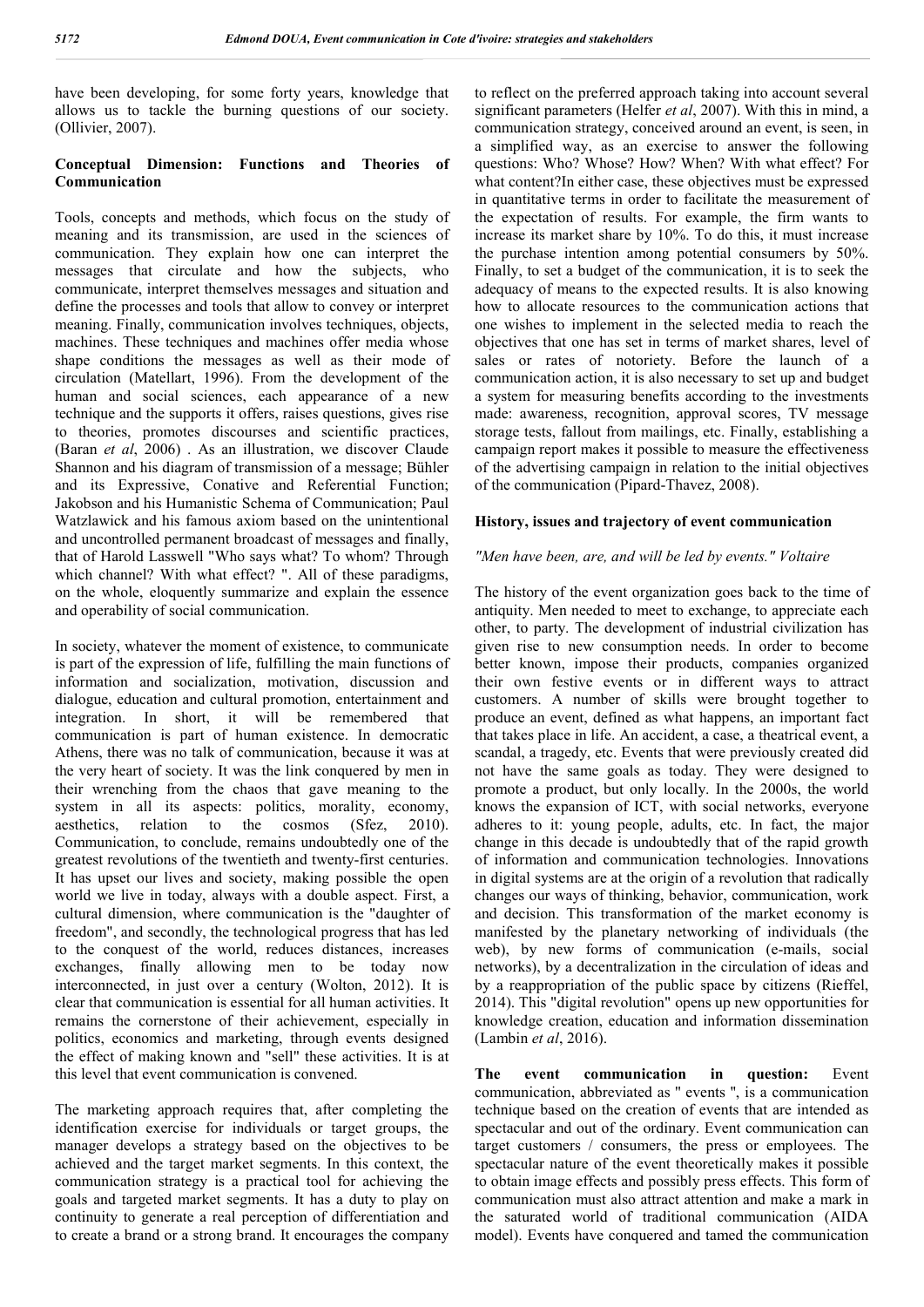habits of organizations, to the point of becoming, in a few decades, the driving force of social life. Any grouping of men be they corporate, business or simply action - can only be made through him (Perkins, 2003). Event communication is the design and staging of an event directly related to a company or a product, in order to generate public interest in the company or the product put forward. This event will be used as support for other means of communication such as Press Relations and Public Relations (Richard-Lanneyrie, 2006). Event communication is an excellent means of "nonmedia" communication. It is an ingenious step that is part of an approach of the brand of the company or institution by becoming the developer of an aspect of his identity. Finally, the event communication serves as a springboard to bounce back on other actions, to reach new interlocutors. It constitutes, in this, a marketing communication practice. The concept of marketing communication, as a reminder, is to give primacy to the satisfaction of customers' needs and expectations, to put them at the center of the company's processes. In fact, based on the scientific study of consumer desires, marketing enables the company to achieve its profitability objectives and to offer its target market an adapted product or service (Kotler *et al*, 1997). ). Event communication is therefore a better asset for marketing, because "if beauty can be useful, the useful must be beautiful", (Perkins, 2003).

#### **Challenges of event communication in marketing**

Event planning is considered "communication" of tomorrow. Indeed, whether in the context of launching new products, sales force agreements, road shows. Agencies in this sector offer multiple services. More and more companies are using their services. Expectations are many. Agencies are becoming increasingly involved in defining the communication strategies of companies. ICT, globalization .., the economy is in turmoil. Thus, the event, without being a panacea, provides additional and complementary solutions for societies in search of benchmarks and cultural identity. Alongside property and consumption, therefore, material goods, aesthetic preferences and cultural practices contribute to the rituals of identifying social life in modern societies (Coulangeon, 2016). Adhere to the company's strategy, reconnect with the trust and the name of its company can be done through event communication. Event communication gives a new vision of the company and removes certain blockages. The staging must be neat. The show is almost theatrical. The event allows one to have a vision of the company with all its human aspect, the balance of power, tensions, aspirations of each. We then transform artificially and ephemeral in a traveling psychoanalysis practice (Perkins, 2003). Reconciling human links within companies is therefore one of the great utilities of event communication, but one must not overlook the other advantages offered by this technique, namely to know a project, a concept or a product and, in the end, make it '' sell ''.

**The foundation of an event communication campaign:** The spirit of creativity remains the key to the success of an event. The usual media supports are almost saturated. Advertising is necessary, but it is not enough anymore. For a product to sell, it is necessary to go down to the street to put it in contact with the customer. Major events are the shortest and safest ways to directly hit the target. These campaigns are terribly effective: the public seems to be more and more waiting for this kind of event, just to have the scoop on the '' trend of the moment''. In addition, this type of promotion is much less expensive than

conventional advertising campaigns and the support of the media, fond of these events, ensures the dissemination of information and its appropriation by the target. Lastly, in marketing, event communication remains and remains an effective loyalty tool. In fact, here, the wage argument alone is no longer sufficient to maintain human skills in their treads, companies must innovate in terms of retention of their employees. Loyalty is a marketing strategy designed and implemented to allow the consumer to become loyal and stay, the product or service, and the brand. Indeed, fidelity rhymes with satisfaction (Courvoisier *et al*, 2006). On the basis of this observation, many have grasped the interest of the events, organized around seminars, conventions and other trips, to overcome the danger ofthe flight of competences. Sport is also a vehicle for passing the usual messages (surpassing oneself, team spirit, competition, etc.). For example, thanks to his presence in magazines and in the daily press, Pierre de Coubertin was able to communicate. He has succeeded in placing the Olympic Games beyond the juxtaposition of world championships in a series of disciplines, articulating chosen events and ceremonies, in the service of a message that, despite its ambiguities and contradictions, continues to arouse the interest of the world (During, 2015).

**Sponsorship: the basis of events:** From crèche to university, from petanque to football, from theater to rock concerts, museums and other cultural venues, the point is that sponsorship has taken over all areas of life. Phenomenon of communication by the event, touching fields as varied as sport, arts, radio or television, advertising sponsorship, more commonly known as sponsoring, has taken such a boom that we cannot talk about fashion but autonomous institution (Vassort, 2015). As part of a business-public relationship that complements conventional advertising techniques, advertising sponsorship, considered as the first cousin of philanthropy, has been the subject of numerous marketing studies. Also, it occupies a central place in the communication mix of companies. Its considerable growth in recent years has raised it to the rank of major communication techniques. Indeed, since being recognized as a fully-fledged communications technology in the 1980s, sponsorship has shifted from smallscale activity in a limited number of countries to a major global industry.

**Second part: the practice of the event in Cote d'ivoire:**  Event communication agencies have earned their status at the same level as advertising or public relations agencies. In the future, more or less close, they should soon take center stage. This is the example of Côte d'Ivoire where, since the beginning of the 2000s, there has been a proliferation of communication agencies. At least 70 organizations, which work in the areas of Council, Public Relations and Events, are counted. The craze is due to the fact that this sector is promising, in terms of profits and notoriety, for companies in the country. As an illustration, the amount of the service of a communication agency. Event is estimated at 18% of the overall cost of designing and implementing activity, on behalf of a client.

**Event in the practice of marketing communication:** In the Ivory Coast, sponsorship and cultural sponsorship have become the characteristic of commercial enterprises over the past twenty years, particularly in their commercial or corporate strategies. For example, mobile phone companies such as Orange, MTN, Moov, Koz, GreenN, have exploited this communication technique to publicize their offers, services,